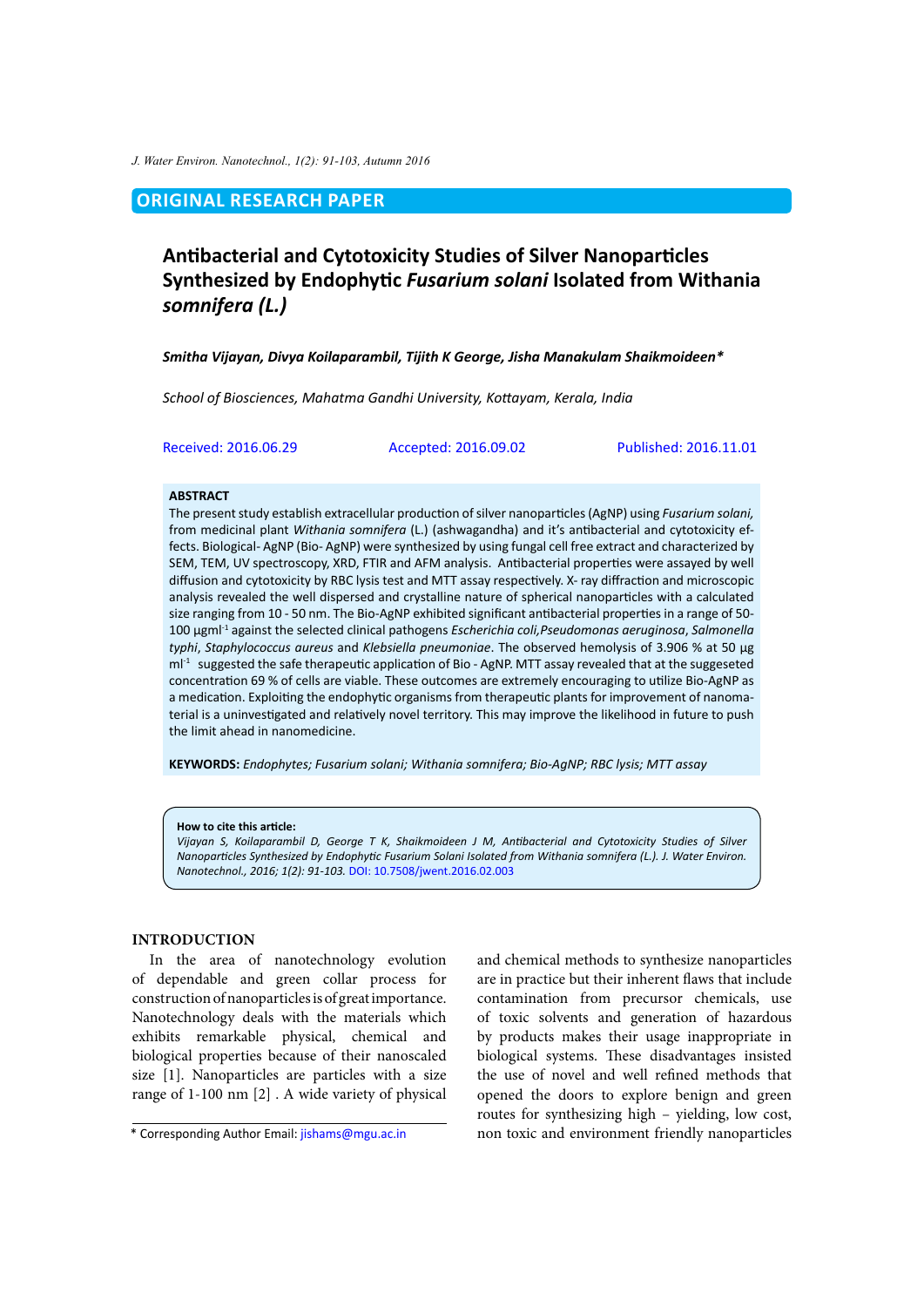[3]. Microorganisms have been explored as potential bio factory for synthesis of nanoparticles such as cadmium sulphide, gold and silver [4]. Sastry *et a*l.[5] studied that fungus *Verticillium sp.*  and *Fusarium oxysporum* when exposed to gold and silver ions, reduced the metal ion fairly into metal nanoparticles. Biological synthesis of silver nanoparticles using microorganisms has received profound interest because of their potential to synthesize nanoparticles of various size, shape and morphology either extracellularly or intracellularly [5; 6; 7]. Chauhan *et al*.,[8] reported the extracellular biosynthesis of silver and zinc oxide nanoparticles from extracellular components of *Pichia fermentans* JA2.Fungi are more versatile in growth and metal tolerance in contrast to bacterial population. Hence they have been used as bio factories for synthesis of nanoparticles and offer environment friendly solutions for different problems. Bio fabricated silver nanoparticles produced by various fungi via different approaches [9; 10; 11]. Intracellular synthesized nanoparticles require additional downstream processing steps to release the particles from cells. The extracellular synthesis is economical and downstream processing is simple [12].

Endophytes are one such organism that are under explored and can be exploited in the biogenic synthesis of silver nanoparticles. According to Baker *et al.* endophytes are microbes that colonize living internal tissue of plants without causing any immediate, overt negative effects. Owing to the fact that the endophytic fungi provide a broad variety of bioactive secondary metabolites with unique structures, they could be explored for their ability to biosynthesis of silver nanoparticles to develop an efficient environment friendly process. An attempt was made to investigate endophytic fungi associated with an ethno medicinal plant *Potentilla fulgens* L. for their ability to synthesize silver nanoparticles and the ultra structure and size distribution of the particles were studied using electron microscopy techniques [13]. Plant endophytic fungi are significant and unique source of natural bioactive composites with their possible applications in medicine, food and agriculture. Some of the endophytic fungi are associated with the production of anti-tumor drug taxol (paclitaxel) [14; 15; 16]. So endophytic fungi can be used as an

encouraging optional unit in mycofabrication of nanoparticles with a progressive employment for potential upcoming drug [17].

*Withania somnifera*(L.) Dunal (aswaganda) is regularly used in ayurvedic medicine. It holds anti-inflammatory, antitumor, antistress, antioxidant, immunomodulatory, hematopoietic, and rejuvenating characteristics. It also influences the endocrine, cardiovascular and pulmonary system. Introductory research shows that diverse components of aswaganda display a range of remedial effects. It nurture with large population of endophytes and they contributes to the medicament compounds bring out by the plant [18]. Hence in the current study we have adopted *Withania somnifera* for the isolation of endophytes and are then used for production of silver nanoparticles. The antimicrobial, preliminary cytotoxicity studies and MTT assay were carried out with the biogenic nanoparticles. The accurate component which silver nanoparticles utilize to bring about antimicrobial impact is not unmistakably known and is a wrangled about subject. There are however different speculations on the activity of silver nanoparticles on organisms to bring about the microbicidal impact. Silver nanoparticles can grapple to the bacterial cellwall and in this way enter it, consequently bringing about auxiliary changes in the cell membrane like the porousness of the cell layer and passing of the cell. There is development of "pits" on the cell surface, and there is gathering of the nanoparticles on the cell surface. The silver Nanoparticles also interact with respiratory enzymes.[19]

Principle and extreme objective of this work is to study in point of interest the procedure variables like concentration of silver nitrate , response pH, temperature and time of response on the bio mimetic amalgamation of silver Nanoparticles. In the current study we evaluated the antimicrobial and cytotoxicity patterns of Bio- AgNP. The reports are exceptionally encouraging.Further *in vitro* and *in vivo* studies are required to establish the medicinal exploitation of the particles.

# **MATERIALS AND METHODS**

All chemicals used in the experiment were collected from sigma (Sigma, Bangalore, India) and Medias from Himedia (Himedia Labs, India).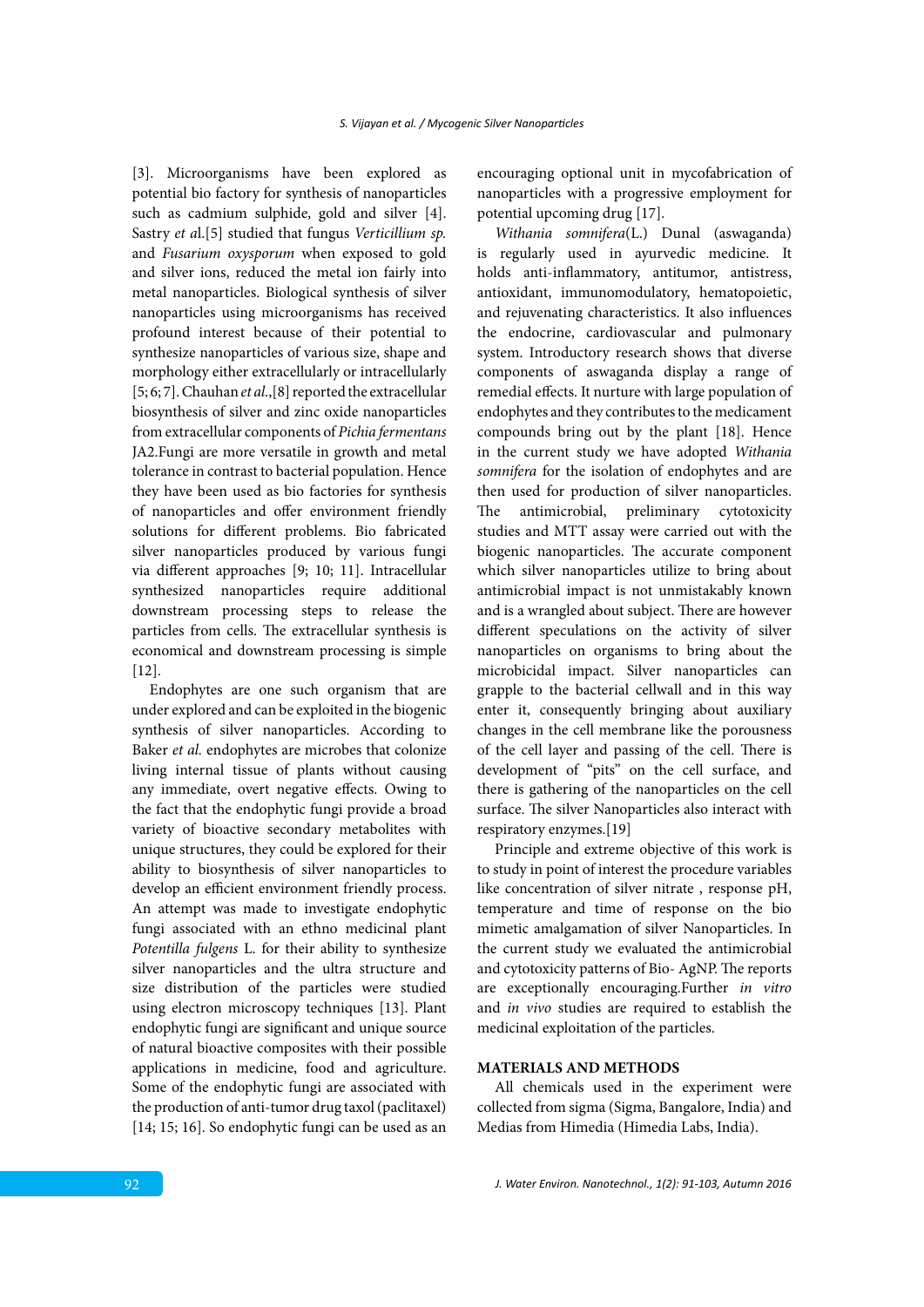### *Isolation of Endophytic Fungi*

The healthy leaf samples of *Withania somnifera*  (L.) (ashwaganda) were collected and identified with the snippets of Herbarium of Department of Botany at St. Berchmans college, Changanacherry (RHK 6350). The samples were then cleansed in the running tap water for  $5-8$  min  $(4 - 5)$  times). Then leaf samples were cut in to small fragments of 1 cm length and surface sterilized with 70% ethanol for 2 minutes proceeded by soaking in Sodium hypochlorite (NaOCl 1-13%) for 3-10 minutes and washed in 70% alcohol for 1 minute. The segments were then washed 3 – 4 times in sterile distilled water and dried by using sterile blotting paper. The dried pieces (4-5) were placed aseptically on sterile Potato Dextrose Agar plate (PDA) plates augmented with streptomycin (100 μg ml-1) and incubated at room temperature for 3 – 5 days [20]. The potency of surface sterilization was established by spread plating the water sample used for last wash on the PDA plates and offered as control. The fungi that rise out from the portions were regularly isolated and identified by dispensing the hyphal tips to fresh PDA plates without antibiotics.

# *Screening of Silver Nanoparticles Produced by Isolated Endophytic Fungi*

The acquired fungal isolates were cultured in liquid Potato Dextrose medium and incubated at room temperature in rotary shaker for 5 days. The biomass obtained was accumulated by a sterile sieve and cleansed with sterile distilled water to remove components of medium. It was then centrifuged at 7000 g at 4ºC for 10 minutes and the pellets were collected. Generally 20 g of biomass were carried in contact with 100 ml sterile double distilled water for 72 hours at room temperature in rotary shaker. Later the cell filtrate was obtained by filtering with sterile sieve and then centrifuged at 7000 g at 4º C for 10 minutes to remove cell debris. The collected supernatant was treated with 1mM silver nitrate  $(AgNO<sub>3</sub>)$  and incubated at dark condition. It was then observed for colour change. AgNO<sub>3</sub> without supernatant was served as control.

# *Identification of Fungi*

The potential fungal isolates which showed colour change from colourless to yellowish brown were selected for further studies. The preliminary identification was carried out by Lacto Phenol Cotton Blue staining. Cultural characteristics were also studied. The Fungi was then identified by molecular characterization using 18 S rRNA amplification. Pure culture pellet was used for genomic DNA extraction. D1/D2 region was amplified by PCR from fungal genomic DNA using universal primers DF- 5'-ACCCGCTGAACTTAAGC-3' and DR - 5'-GGTCCGTGTTTCAAGACGG-3'.The amplified DNA was sequenced at Sci Genomics (Sci Genomics, Cochin). The sequences were submitted to NCBI gene bank for accession code.

### *Purification of Silver Nanoparticles*

Suspension containing Bio- AgNP was centrifuged at 5000 g at 4º C for 10 minutes. The pellets were collected and resuspended in Milli Q water and again centrifuged at 5000 g at 4º C for 10 minutes. The cleansing step was replicated three to four times to remove any impurities present in it. Ultrasound sonication was carried out with the pellets and then again subjected to centrifugation. Finally the purified nanoparticles were weighed and put back into suspension with Milli Q water. This purified nanoparticles were stored at 4º C for further characterization [21].

# *Characterization of Biosynthetic Silver Nanoparticles*

Formation of Bio- AgNP was proved by UV Vis spectrophotometer (Hitachi U5100) in the visible region from 350 – 800 nm. The morphology, size, shape and distribution of nanoparticles were studied by Scanning Electron Microscope (SEM). SEM analysis of dried samples was performed by mounting nanoparticles on specimen stubs with double adhesive tape and coated with platinum in a sputter coater and examined under JEOL 6390 SEM JSM at 10 kV. Transmission Electron Microscope (TEM) analysis of drop-coated solution of nanoparticles onto the carbon-coated copper grid was carried out for better evaluation of the size and shape of the nanoparticles using JOEL-JEM-2011. The possible bimolecules associated with the synthesis and stabilization of nanoparticles was listed using Fourier Transform Infrared (FTIR) Spectroscopy analysis (Nicolet, USA) in 400 to 4000 ranges. Atomic force microscopy (AFM (APER-A-100 SPM, Italy)) was carried out for the sample to know their size and three dimensional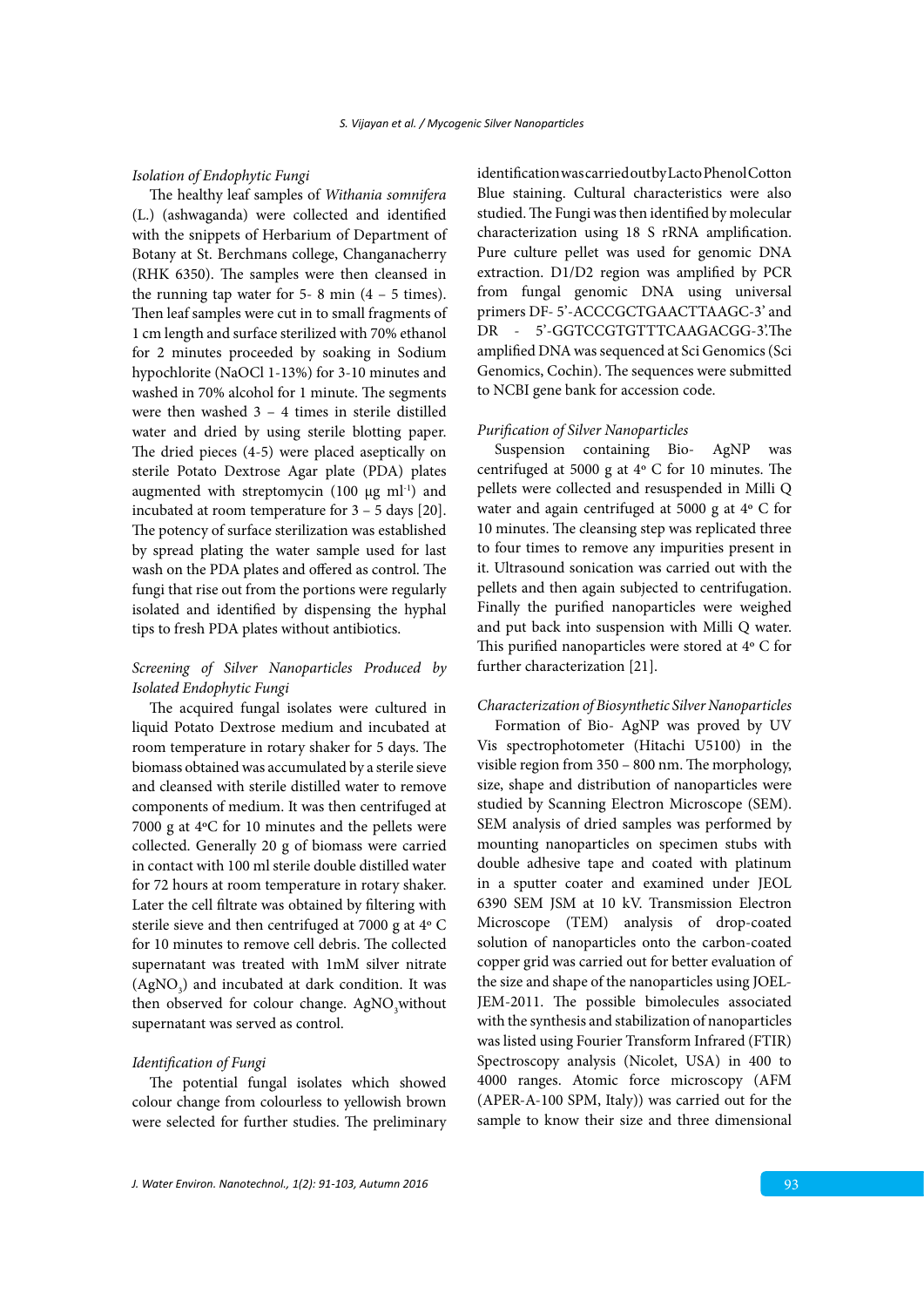

showing colour change from colourless to brown colour Fig. 1. Biosynthesis of silver nanoparticles by *Fusarium solani*

arrangements. The purified powdered Bio- AgNP were analyzed using powder X-Ray Diffractometer (BRUKER, Germany) in a range of  $20^{\circ}$  -80° 2  $\Theta$ angles.

### *Optimization of Silver Nanoparticle Production*

Prominent yield of nanoparticles were obtained by optimizing the conditions of production. Optimization studies were carried out for the crucial parameters such as temperature, pH, concentration of silver nitrate, and days of incubation. At first concentration of silver nitrate was optimized and that value was used in addition for optimization of pH. Then both optimized values were used for temperature optimization and then respectively for days of incubation. Optical density was measured at 430 nm in UV – spectral analysis for evaluating the production rate.

#### *Antimicrobial Activities of Silver Nanoparticles*

To analyse the antibacterial activity of the synthesized Bio- AgNP, antimicrobial sensitivity assay was performed by agar well diffusion in Muller Hinton Agar (MHA) plates[22]. The pathogens such as *Escherichia coli* (MTCC723) *Pseudomonas sp* (MTCC 121)*, salmonella typhi*  (MTCC 734)*, Klebsiella pneumoniae* (MTCC 109) and *Staphylococcus aureus* (MTCC 734) were used for the assay*.* MTCC strains of bacterial pathogens were grown in Muller Hinton broth at 37 °C for 18–24 h. A confluent lawn of bacterial growth was prepared with the pathogens and wells were cut using sterile cork borer. In to the wells AgNP was applied at concentration of 50, 100, 150 µg/ml and incubated at 37 º C. The plates were examined for



scopic observation showing micro and macro conidia by Lacto phenol cotton blue staining. Fig. 2. Cultivation of *Fusarium solani* on the PDA and Micro-

appearance of zone of inhibition and the diameter of zones were measured in millimetres and compared with standard antibiotic Ciprofloxacin (Hi Media, India).

### *Cytotoxicity Assay-RBC Lysis Test for AgNp*

*In vitro* erythrocyte lysis test was performed as a rudimentary cytotoxicity assay. The analysis was by quantifying the release of haemoglobin due to membrane disruption by the AgNP. Fresh blood drawn from a healthy donor was collected in anticoagulant solution (EDTA) and was centrifuged at 1000g for 10 minutes at 4º C. The washed RBC was diluted (50%) with 20mM PBS buffer. To study haemolysis RBC suspension was mixed with diverse concentrations of Bio-AgNP (50 to 150µg/ml) and incubated at 37 ° C for 1 hour [23]. It was again centrifuged at 1500 g after incubation and supernatant was interpreted by measuring the absorbance at 576 nm in UV – visible spectroscopy. The percentage haemolysis was calculated by equation (1);

Percentage of hemolysis(%) = 
$$
\left(\frac{Abs(T)-Abs(C)}{Abs(100)-Abs(C)}\right) \times 100
$$
 (1)

Where Abs (T) is the absorbance of test and Abs(c) is absorbance for control (normal saline). Complete lysis in 1% triton X 100 act as Abs (100%).

# *Determination of in vitro Cytotoxic Effect of Bio-AgNp on Cultured L929 Cellsl929 (Fibroblast Cells)*

Cell lines were purchased from NCCS Pune was maintained in Dulbecco's modified eagles media (Hi Media) supplemented with 10% FBS (Invitrogen) and grown to confluency at 37°C in 5 %  $\mathrm{CO}_2$  in a humidified atmosphere in a  $\mathrm{CO}_2$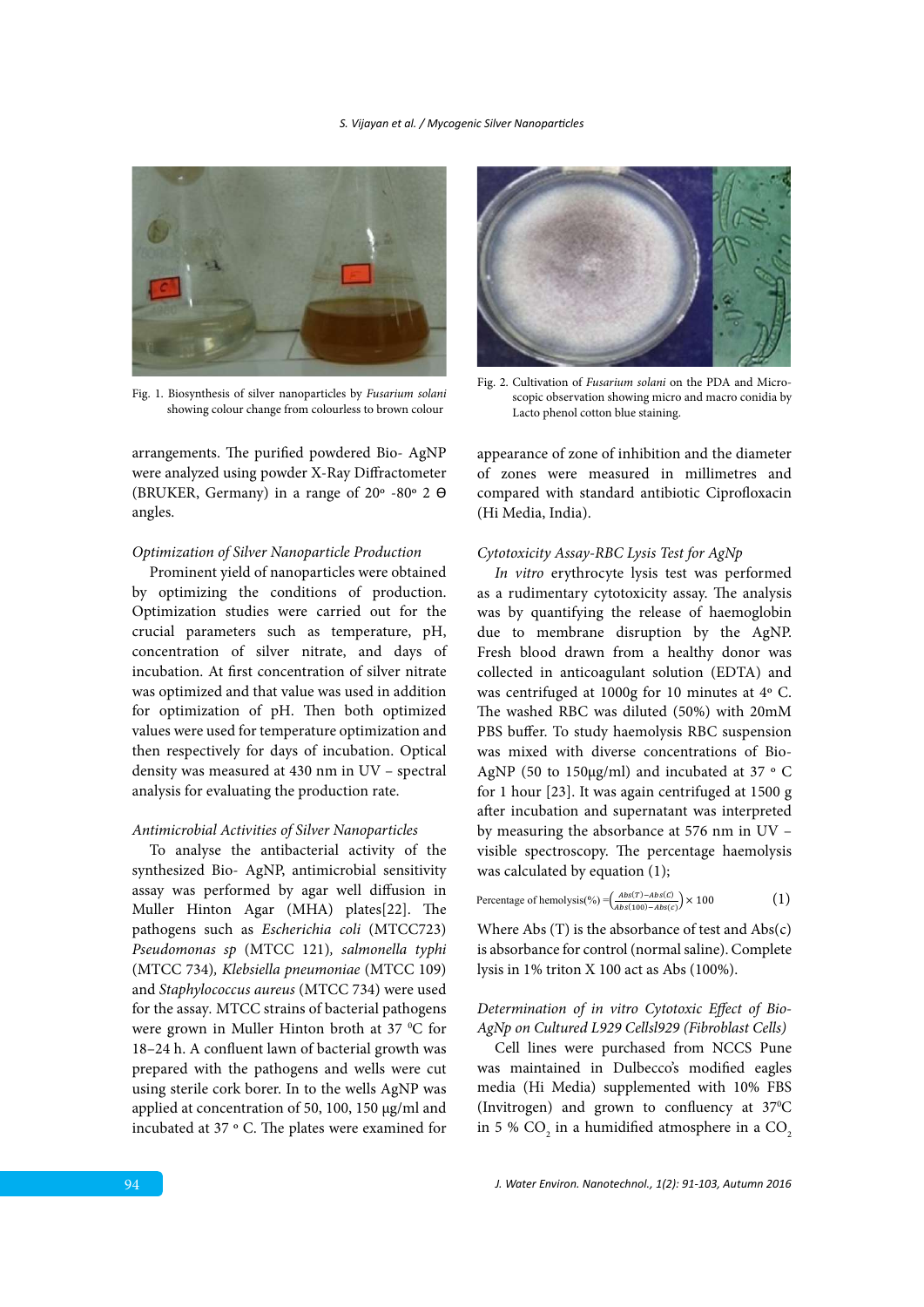

Fig. 3. UV – Vis spectroscopy of biosynthetic silver nanoparticles showing peak at 424 nm

incubator (NBS, EPPENDORF, GERMANY). The RESULTS cells were trypsinized (500µl of 0.025% Trypsin in PBS/0.5 mM EDTA solution (Himedia)) for 2 minutes and passaged to T flasks in complete aseptic conditions. Extract was added to grown cells at a final concentration of 6.25, 12.5,25,50 and 100 µg/ml from a stock of 1mg/ml and incubated for 24 hours. The % difference in viability was determined by standard MTT assay after 24 hours of incubation.

# *MTT Assay [24]*

MTT is a colorimetric assay that measures the reduction of yellow 3-(4, 5dimethythiazol-2 yl)-2, 5-diphenyl tetrazolium bromide (MTT) by mitochondrial succinate dehydrogenase. The MTT enters the cells and passes into the mitochondria where it is reduced to an insoluble, coloured (dark purple) formazan product. The cells are then solubilised with an organic solvent Dimethyl sulfoxide (Himedia) and the released, solubilised formazan product was measured at 540nm. Since reduction of MTT can only occur in metabolically active cells the level of activity is a measure of the viability of the cells as in Equation (2).

The cells was washed with 1x PBS and then added 30 µl of MTT solution to the culture (MTT -5mg/ml dissolved in PBS). It was then incubated at 37°C for 3 hours. MTT was removed by washing and centrifuged at top speed for 2 minutes to precipitate cell debris. Optical density was read at 540 nm using DMSO as blank in a microplate reader (ELISA SCAN, ERBA).

% of viability = 
$$
\left(\frac{OD\ of\ test}{OD\ of\ control}\right) \times 100
$$
 (2)

# **RESULTS**

*Primary Screening for Biosynthesis of Silver Nanoparticles*

From the sterilized leaf segments of *Withania somnifera* fungal colonies were grown out after 5 days of incubation. The fungal colonies were then subcultured on PDA without antibiotics and maintained as pure cultures. The fungal strains were screened for their efficiency for the extracelllar production of Bio- AgNP. Cell free supernatant of one strain showed production of silver nanoparticles with a visible colour change from colour less to dark yellowish brown when exposed to silver nitrate solution Fig. 1. The potential isolate was selected and used for further studies.

### *Identification of Fungal Isolate*

The isolate grown on PDA showed white cottony smooth appearance and on reverse it showed a pigmentation of dull white colour to pale yellow [25]. Hyaline crescent shaped macro conidia and small micro conidia were observed on Lacto Phenol Cotton Blue staining. Hence the isolate was preliminarily identified as *Fusarium sp.* Fig. 2 and was later identified by molecular characterization with 18S r RNA. Amplification of 18 S r RNA genes was carried out and sequenced. The accession code: KJ 193849 was obtained for the sequence from NCBI gene bank and the organism was identified as *Fusarium solani*.

# *Characterization of Biosynthetic Silver Nanoparticles*

The colour change from colourless to brownish yellow perceived was later established by UV – Vis spectroscopy analysis. To analyse the particles they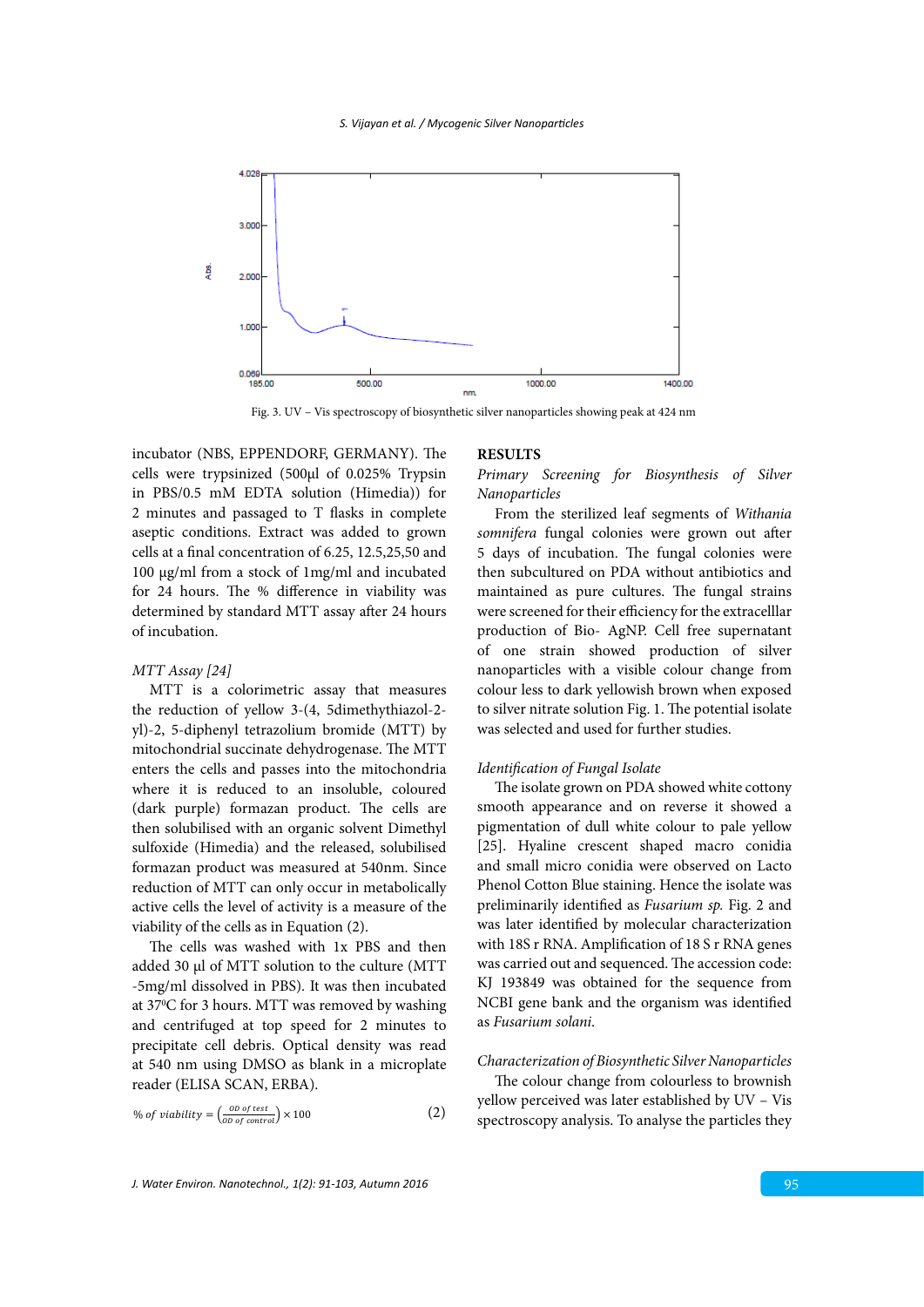

Fig. 4. SEM micrograph showing well dispersed spherical Silver Nanoparticles

|  |  | Table 1 The particle size of Bio - Ag NP calculated by Debye - Scherrer formula |  |
|--|--|---------------------------------------------------------------------------------|--|

| $2\Theta$ of intense peak | hkl (planes of silver) | Full width at half<br>maximum [ $FWHM(\beta)$ ] of intense peaks radians | Size of the particles (nm) | spacing |
|---------------------------|------------------------|--------------------------------------------------------------------------|----------------------------|---------|
| 38.2527                   | 111                    | J.48                                                                     | 16.98                      | 2.350   |
| 46.3376                   | 200                    | 0.384                                                                    |                            | 1.957   |
|                           |                        |                                                                          |                            |         |

were purified and were stored at 4º C for further studies. The purified nanoparticles were weighed and the total yield was calculated as 62 mg/100ml.

The initial characterization was carried out with UV –Vis spectroscopy analysis. The formation of distinguishing brown colour is due to Surface Plasmon Resonance (SPR). A distinctive strong absorption peak was observed at 424 nm Fig. 3. It indicates the reduction of silver nitrate to silver nanoparticles. In the blank solution there was no characteristic absorption spectral response.

SEM analysis of Bio - AgNP on drop coated films was recorded (Fig. 4). It confirmed the formation of AgNP. SEM micrographs showed well dispersed spherical nanoparticles with size ranging from10 to 50 nm. SEM images indicate the uniform size, distribution and spherical shape of stabilized nonagglomerated nanoparticles.

TEM micrographs Figs. 5(a) and 5(b) showed that the Bio - AgNP are spherical in nature with measurements ranging from 10 nm to 50 nm. The crystalline nature of AgNP was also analyzed and confirmed by TEM using Selected Area Electron Diffraction analysis (SAED). The SAED pattern showed well defined diffraction lattice in the form of rings in the silver region which confirmed the nanocrystalline nature of the particles.

AFM surface topology analysis of bio fabricated silver nanoparticles thin film on mica sheet showed more insight into the size, shape and distribution of nanoparticles. Spherical particles of varying size below 50 nm Fig. 6 were observed on AFM analysis. It also showed uniform distribution without agglomeration.

Additional studies were carried out using XRD to validate the crystalline nature of nanoparticles. The pattern displayed the powerful peaks in a 20 value ranging from 20 to 80. X- Ray diffractometer showed characteristic peaks at 32.367<sup>0</sup>, 38.252<sup>0</sup> and 46.3370 Fig. 7.

These values corresponds with the plane of silver 111(38.2520 ) and 200 (46.3370 ) when compared with the standard powder diffraction card of Joint Committee on Powder Diffraction Standards (JCPDS), silver file No. 04–0783. Two strong Bragg reflections were found which correspond to pure silver metal. The particles size can be calculated by using the Equation (3):

$$
d = \left[\frac{k\lambda}{\beta\cos\theta}\right] \tag{3}
$$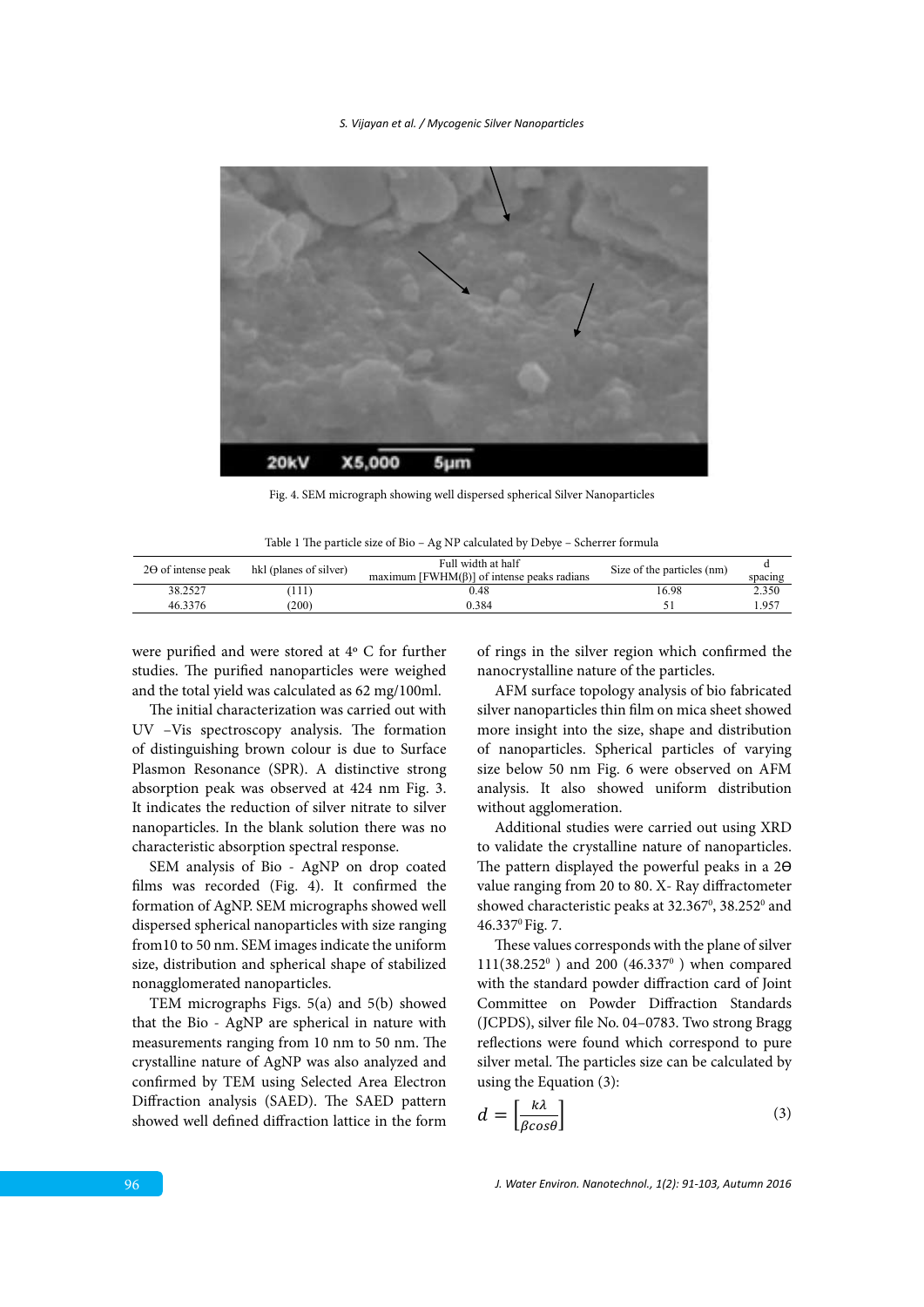

defined diffraction lattice in the form of rings in the silver region Figs. 5(a) and 5(b) TEM micrograph showing (a) dispersed spherical particles (b) SAED pattern with well



Fig. 6 Atomic force microscopy images of Bio - AgNP synthesized by *Fusarium solani* synthesized by *Fusarium solani* showing spherical nanoparticles without agglomeration Fig. 7 Showing prominent peak at 38 and 46 at 38 and 46 at 38 and 46 at 38 and 46 at 38 and 46 at 38 and 46 at 38 and 46 at 38 and 46 at 38 and 46 at 38 and 46 at 38 and 46 at 38 and 46 Fig. 6. Atomic force microscopy images of Bio - AgNP

The calculated particle sizes (Table 1) for the particles are 16.98 and 51 nm respectively.

FTIR analysis of silver nanoparticle samples was carried out in order to obtain information about functional groups involved in reduction of silver nitrate Fig. 8. Compared to silver nitrate certain new prominent peaks at band width 2918.30, 1340.55, 1195.87, 1159.22, 1134.14, 943.19 and 916.19 were observed in treated sample, which represents C-H stretch of alkenes, N-O symmetric stretch of nitro compounds, C-H wag of alkyl halides, C-N stretch of aliphatic amines and O-H bend of carboxylic acid respectively. These representative peaks contributed by



Fig. 7. XRD patterns of biosynthetic silver nanoparticles at 2  $\Theta$ showing prominent peak at 38 and 46

the supernatant manifest the possible role of biomolecules mainly proteins in reduction of silver nitrate to nanoparticles.

# *Optimization of Silver Nanoparticle Production*

Intensification of AgNP production can be obtained by optimizing the parameters such as pH, temperature, days of incubation and concentration of silver nitrate for the reaction Fig. 9. Optimized production of silver nanoparticles was obtained at pH 6, temperature of  $45<sup>o</sup>$  C, concentration of silver nitrate 3mM and five days of incubation. In the current study there was no colour change or nanoparticle production at acidic pH.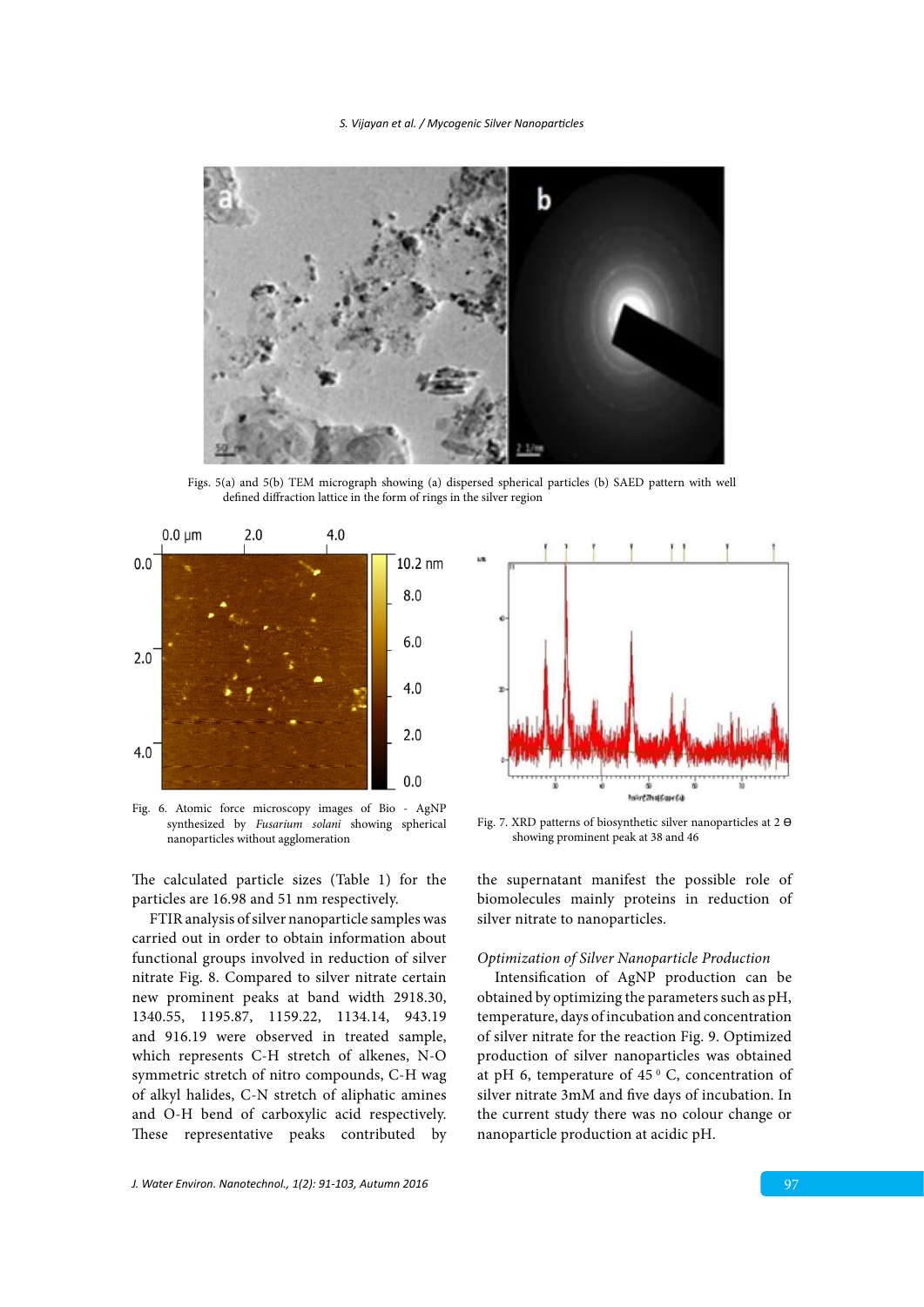

Fig. 8. FTIR patterns of Bio-AgNP

Table 2 Dose dependent antibacterial activity of Bio AgNP

| Concentration of  | Zone of inhibition in $mm(\pm SD)^*$ |                 |                  |                 |                 |
|-------------------|--------------------------------------|-----------------|------------------|-----------------|-----------------|
| $AgNp (\mu g/ml)$ | Escherichia coli                     | Klebsiella      | Salmonella typhi | Staphylococcus  | Pseudomonas     |
|                   |                                      | pneumoniae      |                  | aureus          | aeruginosa      |
| 50                | $18.1 \pm 0.1$                       | $9.1 \pm 0.05$  | $13.0 \pm 0.10$  | $18.2 \pm 0.10$ | $13.0 \pm 0.12$ |
| 100               | $18.6 \pm 0.05$                      | $15.2 \pm 0.25$ | $18.3 \pm 0.58$  | $18.3 \pm 0.58$ | $16.6 \pm 0.04$ |
| 150               | $20.1 \pm 0.10$                      | $18.0 \pm 0.05$ | $20.5 \pm 0.50$  | $18.5 \pm 0.50$ | $20.3 \pm 0.58$ |
| Ciprofloxacin     | $20.1 \pm 0.10$                      | $15.0 \pm 0.05$ | $18.5 \pm 0.50$  | $18.1 \pm 0.50$ | $20.0 \pm 0.58$ |
|                   |                                      |                 |                  |                 |                 |

\* Values are represented as mean ± SD values.





Figure 9 Optimization of physical parameters physical parameters physical parameters parameters Fig. 9. Optimization of physical parameters pH, temperature, Concentration of silver nitrate and days of incubation for biosynthesis of silver nanoparticles

*J. Water Environ. Nanotechnol., 1(2): 91-103, Autumn 2016*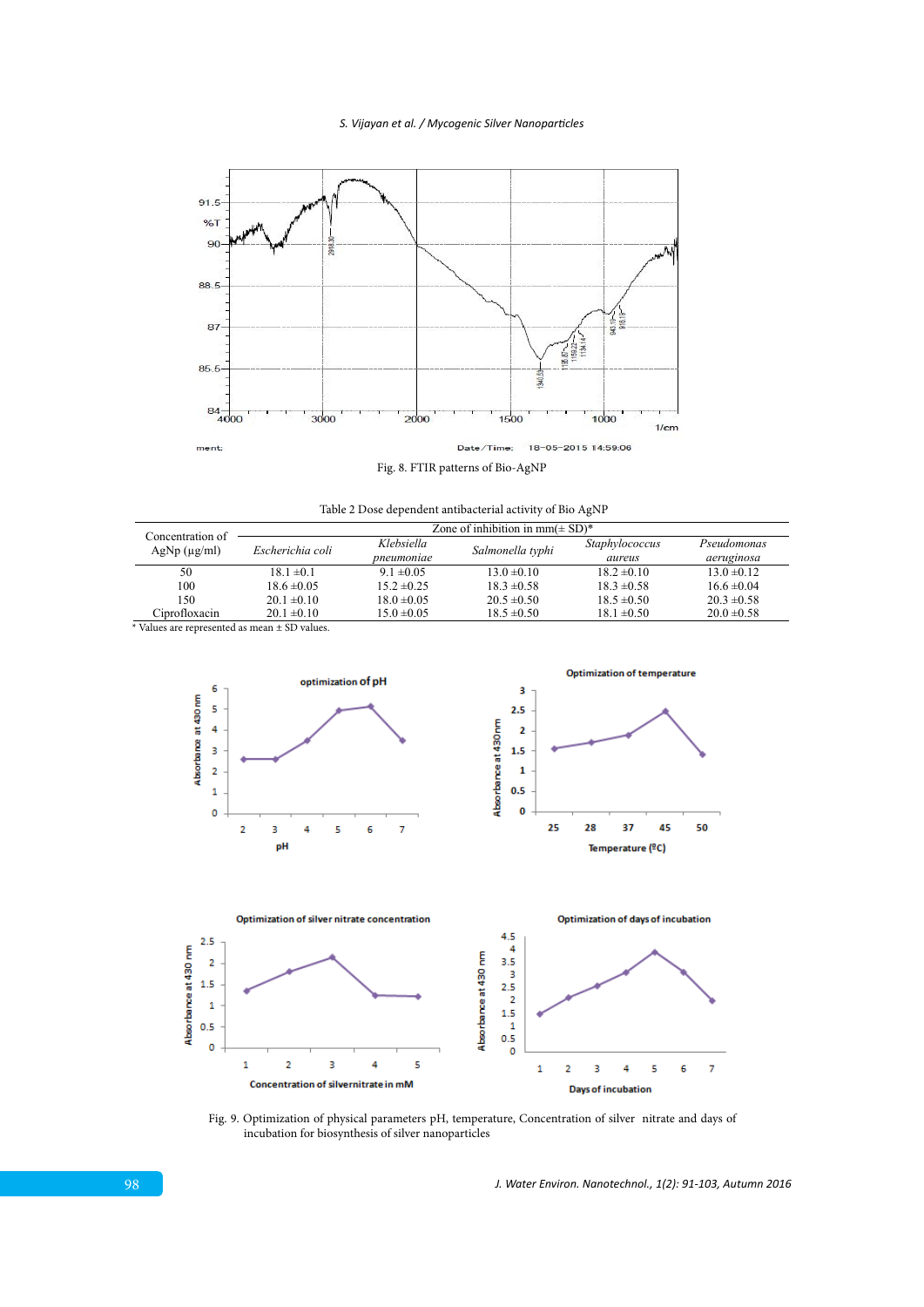| Concentration of Bio - AgNP $(\mu g/ml)$ | Absorbance at 576 nm $\pm$ SD <sup>*</sup> | % of hemolysis |
|------------------------------------------|--------------------------------------------|----------------|
| 25                                       | $0.135 \pm 0.001$                          | 3.794          |
| 50                                       | $0.139 \pm 0.0005$                         | 3.906          |
| 75                                       | $0.143 \pm 0.0005$                         | 4.019          |
| 100                                      | $0.178 \pm 0.0015$                         | 5.002          |
| 125                                      | $0.459 \pm 0.0011$                         | 12.92          |
| 150                                      | $1.139 \pm 0.001$                          | 32.012         |

Table 3. Dose dependent RBC lysis assay of Bio - AgNP

\* Values are represented as mean ± SD values.

Table 4 MTT assay of Bio – AgNP on cultured L929 fibroblast cells Table 4. MTT assay of Bio – AgNP on cultured L929 fibroblast cells

| Concentration of Bio - AgNP $(\mu g/ml)$ | % of cell viability |
|------------------------------------------|---------------------|
| 25                                       | $89.524 \pm 0.005$  |
| 50                                       | $69.244 \pm 0.001$  |
| 100                                      | $68.136 \pm 0.002$  |
| 200                                      | $53.191 \pm 0.001$  |
| 300                                      | $42.052 \pm 0.0011$ |
|                                          |                     |

\* Values are represented as mean ± SD values. \* Values are represented as mean ± SD values.

## *Antibacterial Activity of Biogenic Silver Nanoparticles*

Antibacterial effects of Bio - AgNP were carried out in opposition to certain pathogens such as *Escherichia coli* (MTCC 723), *Pseudomonas aeruginosa* (MTCC 121), *Staphylococcus aureus* (MTCC 96), *Salmonella typhi* (MTCC 734) and *Klebsiella pneumoniae* (MTCC 109) against standard antibiotic Ciprofloxacin. Table 2 shows the antimicrobial activity of AgNP against *Pseudomonas aeruginosa*, *Salmonella typhi*, *Klebsiella pneumoniae, Staphylococcus aureus* and *Escherichia coli*.

#### *RBC Lysis Test for Preliminary Toxicity Study*

By RBC lysis test the inherent toxicity of synthesized AgNP was measured Table 3. The trial particles persuade a smaller amount of toxicity compared to positive control (1% triton X 100).The percentage of haemolysis increases with increase in concentration. The percentage of toxicity is 3.794, 3.906, 4.014, 5.002, 12.92 and 32.012 for 25, 50, 75, 100, 125 and 150  $\mu$ g ml<sup>-1</sup> respectively. This toxicity study uncovers that Bio – AgNP are exceptionally sheltered to use as remedial operators in nanomedicine.

#### *MTT Assay*

The result of cytotoxicity tests revealed dose dependent cytoxicity at all the concentrations tested. The Trypan blue dye exclusion method revealed a dose dependent decrease in viability of cells Table 4. Bio – AgNp showed antimicrobial activity at a concentration of 50  $\mu$ g ml<sup>-1</sup> and at the concentration MTT assay showed only 69.244 % cytotoxicity. This result clearly emphasized that the Bio- AgNP are very secure to use as a healing factor in the cancer treatment and it is very bright as the issue of antibiotic resistance is a major problem today.

### **DISCUSSION**

In the present study extracellular production of silver nanoparticles were carried out victoriously. This offers a rapid synthesis of silver nanoparticles in an eco-friendly way and make them as a successful alternative for more popular chemical and physical methods of synthesis. The produced particles showed the characteristic sharp peaks at 424 nm in UV- Vis spectroscopy analysis due to its Surface Plasmon Resonance. It was reported that for ellipsoidal particles there are two peaks and for spherical particle the peak is between 420 and 425nm [26]. This confirms that the obtained particles are spherical in shape. Previous studies[27] reported the production of silver nanoparticles using endophytic *Pencillium sp.* and the absorbance peak for spherical nanoparticles was at 425 nm. In their studies Birla *et al.* denoted that the shape and size of silver nanoparticles are also related to their absorbance peak [28]. The test sample also showed certain peaks at 250 and 280 nm in UV- Vis spectroscopy analysis which emphasise the presence of certain proteins in the culture supernatant and can be suggested as the mechanism behind the synthesis of nanoparticles[29].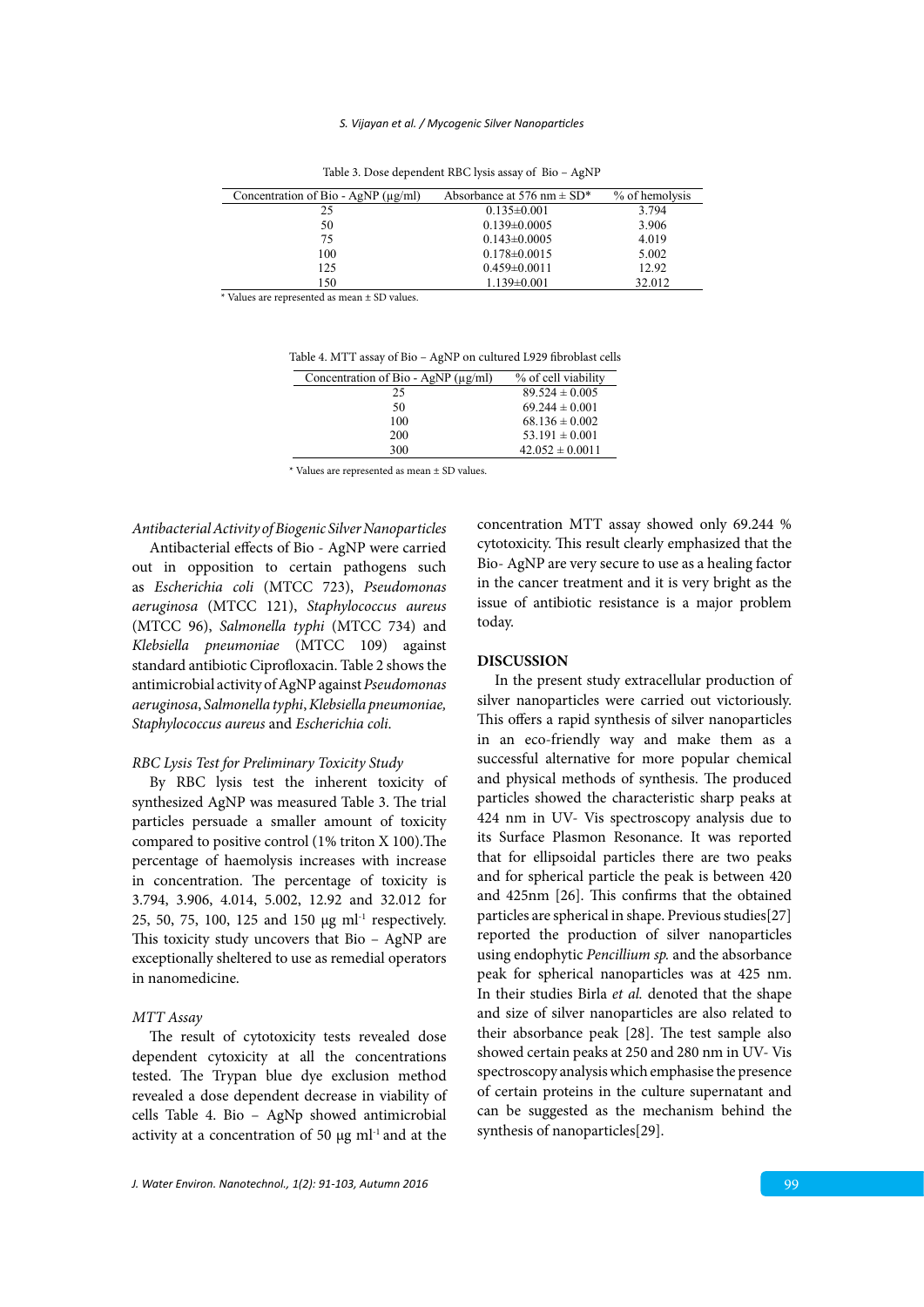SEM is a widely used method for evaluation of morphology and size of nanoparticles [30]. Korbekandi *et al*. [31]studied that silver nanoparticles were almost spherical in shape and appear as single (25- 50 nm) or in aggregates (100 nm). The well dispersed pattern of spherical nanoparticles shows the stabilization of biosynthetic nanoparticles without any external source of capping agents and stabilizing agents as in the chemical process of synthesis. These studies are in agreement with the findings of Selvi and Sivakumar [32]. TEM analysis confirmed the spherical shape and well dispersed pattern of nanoparticles. It also emphasized that the size of particles are between 10 nm and 50 nm. Rahi and Parmar [33] in their studies revealed the highly variable nature and size of nanoparticles by TEM analysis. Parashar *et al.* [34] reported the exploitation of SAED for the analysis of AgNP to reveal its crystalline nature. SAED lattice of silver nanoparticles verified the crystalline nature of biosynthetic nanoparticles. AFM is a very good technique for measuring surface morphology and fine structure of nanoparticles [35]. Sangappa and Thiagarajan [9] observed that AFM topology is very helpful in revealing the exact size and shape of silver nanoparticles. An AFM study of biosynthetic nanoparticles supports the data obtained by SEM and TEM analysis. All these studies revealed that the present nanoparticles are stable and spherical in shape without any agglomeration. The stability of nanoparticles is due to the bioactive components present in the fungal filtrates.

X-Ray Diffraction analysis of synthesized Bio - AgNP also states the crystalline nature [36]. The size of nanoparticles was calculated using full width at half maximum (FWHM) values with the Debye - Scherer equation and it is evidenced that the particles have size ranging from 16.5 nm to 51 nm. The obtained nanoparticles are very promising because of the fine size that in turn increases the catalytic activity[37; 38]. These results are compared with the standard values and were confirmed as silver nanoparticles. These peaks coincide with the values of Joint Committee on Powder Diffraction standards (file no.04-0783) and are showing reflections of pure silver. Thus XRD studies substantiate the resultant particles as silver nanoparticles.

The FTIR spectroscopy analysis grants the idea about capping and stabilizing agents present in the fungal filtrate. There are several reports in the literature [39] that has located absorption peaks at about 3843.68 cm-1 (–NH group of amines), 3597.73 cm-1 (-OH group of phenols), 2080.65 cm-1 (aromatic –CH stretching), 1631.66 cm-1 (-NHCO of amide) and 767.16 cm-1 (C-Cl) in nanoparticles contributed by *Pencillium sp.* cell filtrate and explains the role of proteins in silver nanoparticle synthesis. Ranjitham *et al.* (2013) has also reported the presence of certain proteins in the synthesis of silver nanoparticles. In the present study also there are certain characteristic peaks which emphasis the role of bio molecules in reduction of silver nitrate to silver nanoparticles.

In order to expand the production of silver nanoparticles we studied the effect of various factors such as pH, temperature, concentration of silver nitrate and days of incubation. Chandrashekhar *et al.* studied the effect of various physico chemical factors on production of nanoparticles. In their study the optimum pH is alkaline for highest yield of particle and at low or acidic pH no production was observed. Sangappa and Thiagarajan (2012) reported the relation of temperature and concentration of silver nitrate in production of silver nanoparticles. Highest temperature gives maximum production but as the temperature rises above 50º C there may be chances for agglomeration of particles. The concentration of silver nitrate is a crucial factor for AgNP synthesis. Korbekandi *et al.* (2013) studied the effect of concentration of silver nitrate on nanoparticles production by *Fusarium oxysporum* and the results are coinciding with our data [31].

Antimicrobial activities against the tested pathogens are promising and these results are well documented in previous studies[40]. Oves *et al.*  (2013) in his studies suggest that gram negative and gram positive bacterial strains were most susceptible to Ag NP**.** A high antimicrobial activity was exhibited by the AgNP of their small size which is below 50 nm. The AgNP contributed by *Fusarium solani* isolated from the medicinal plant *Withania somnifera* is very much stabilized because of the bioactive compounds produced by the fungi which act as capping agent. These findings are in connection with the FTIR analysis. Baker and Satish [41] suggest that functional metabolites of endophytes get tailored with the nanoparticles during biosynthesis and it act as potent antibacterial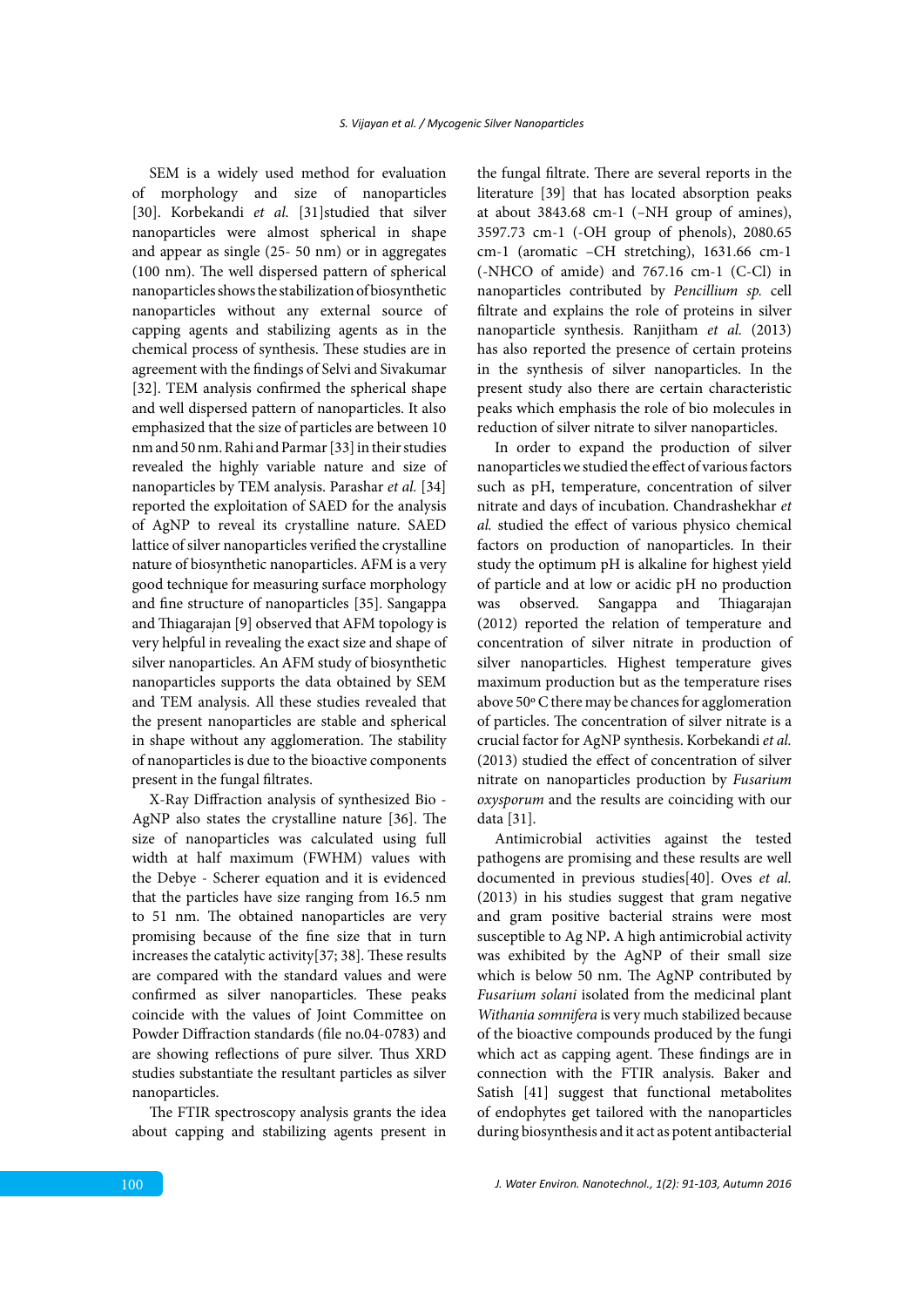complex. Endophytes are reported to secrete a large variety of antimicrobial bioactive compounds and so when they are employed for synthesis of nanoparticles, these compounds may get capped with the nanoparticles and can be more effective compared to bioactive compound or nanoparticle alone.

The results of RBC lysis are in agreement with Oves *et al.* (2013) and in his studies it is revealed that these toxic levels are safe in use as drugs. Hence the findings of the present study are reliable. The leading problem while using the silver nanoparticle for treatment is their toxicity but here the preliminary toxicity patterns were promising because they do not impart inherent toxicity. When observed together the bactericidal patterns and cytotoxicity patterns are more reliable in the current scenario of treatment. Further animal studies are required for the well establishment of the result. Compared to other methods of nanoparticle synthesis this method is more dependable as the synthesised particles are very stable with consistently good antimicrobial activity and flat cytotoxicity.

The cytotoxicity pattern of Bio- AgNP on L929 cells was evaluated by MTT assay and it showed differential cytotoxicity according to concentration of Bio- AgNP. It showed promising results with low toxicity towards the L929 cells. These results are in agreement with Oves *et al.* (2013). In the studies, it is reveled the cytotoxicity of Bio- AgNP against splenocytes. The Low inherent toxicity pattern is very promising in the area of anticancer and antimicrobial therapeutics.

Silver nanoparticles produced by endophytic fungus *Fusarium solani* with an intermediate size range of 10 to 50 nm offer guaranteed horizon as the fungal manufacturers for their green- collar and imperishable production. The antimicrobial activity gives assurance to therapeutic field as antibiotic resistance is an on-going problem. The particles are easily dispersible in water and are biocompatible in nature. The output is extremely controlled and reproducible in nature. Hence the biosynthesis is more advantageous compared to chemical or physical methods.

The data of the present study guides to the determination that the endophytic fungi isolated from the medicinal plant *Withania somnifera* reduces silver nitrate to silver nanoparticles. The formation of nanoparticles was identified initially by UV - Vis spectroscopy with the peak at 424 nm. The particles are again characterized by XRD, SEM, TEM and AFM analysis. These results showed the size, crystalline nature and spherical shape of the molecules. From XRD the size was calculated as 19.5 nm. The FTIR analysis showed certain prominent peak, which shows the presence of amines and carboxylic acids in the test sample. The production of silver nanoparticles was intensified with optimized parameters. The toxicity study by RBC lysis and MTT assay showed that AgNP are safe to utilize as a drug. In the safe concentration itself, they showed antibacterial effect against *Pseudomonas aeruginosa*, *Salmonella typhi*, *Klebsiella pneumoniae* and *Escherichia coli*. The reduced toxicity of AgNP in the current survey is due to the biosynthesis of AgNP by endophyte isolated from the medicinal plant *Withania somnifera*. This is really promising and displayed prospect of synthesizing remedial AgNP from endophytic fungi *Fusarium solani* with a manageable and reasonable way. Further subjects are needed to establish the cytotoxicity studies, antitumor activities and the preparation of bio conjugates for drug delivery.

# **ACKNOWLEDGMENT**

Authors convey thanks to sophisticated Analytical Instrumentation Facility, School of Pure and Applied Physics, Mahathma Gandhi University Kerala for providing XRD and TEM. We would like to thank School of Chemical Sciences, Mahathma Gandhi University Kerala for providing facility for SEM analysis. We also thank DBT-MSUB and National Institute of Plantsciences and Technology, School of Biosciences, Mahatma Gandhi University for providing facility for FT-IR and UV Vis spectroscopy. We extend our gratitude to International and Interuniversity Centre for Nanosciences and Nanotechnology for providing AFM facility.

# **CONFLICT OF INTEREST**

The authors declare that there are no conflicts of interest regarding the publication of this manuscript.

# **REFERENCES**

1. R. Thomas, A. Viswan, and J. Mathew, Evaluation of antibacterial activity of silver nanoparticles synthesized by a novel strain of marine Pseudomonas sp. Nano Biomedicine and Engineering 4 (2012) 139-143.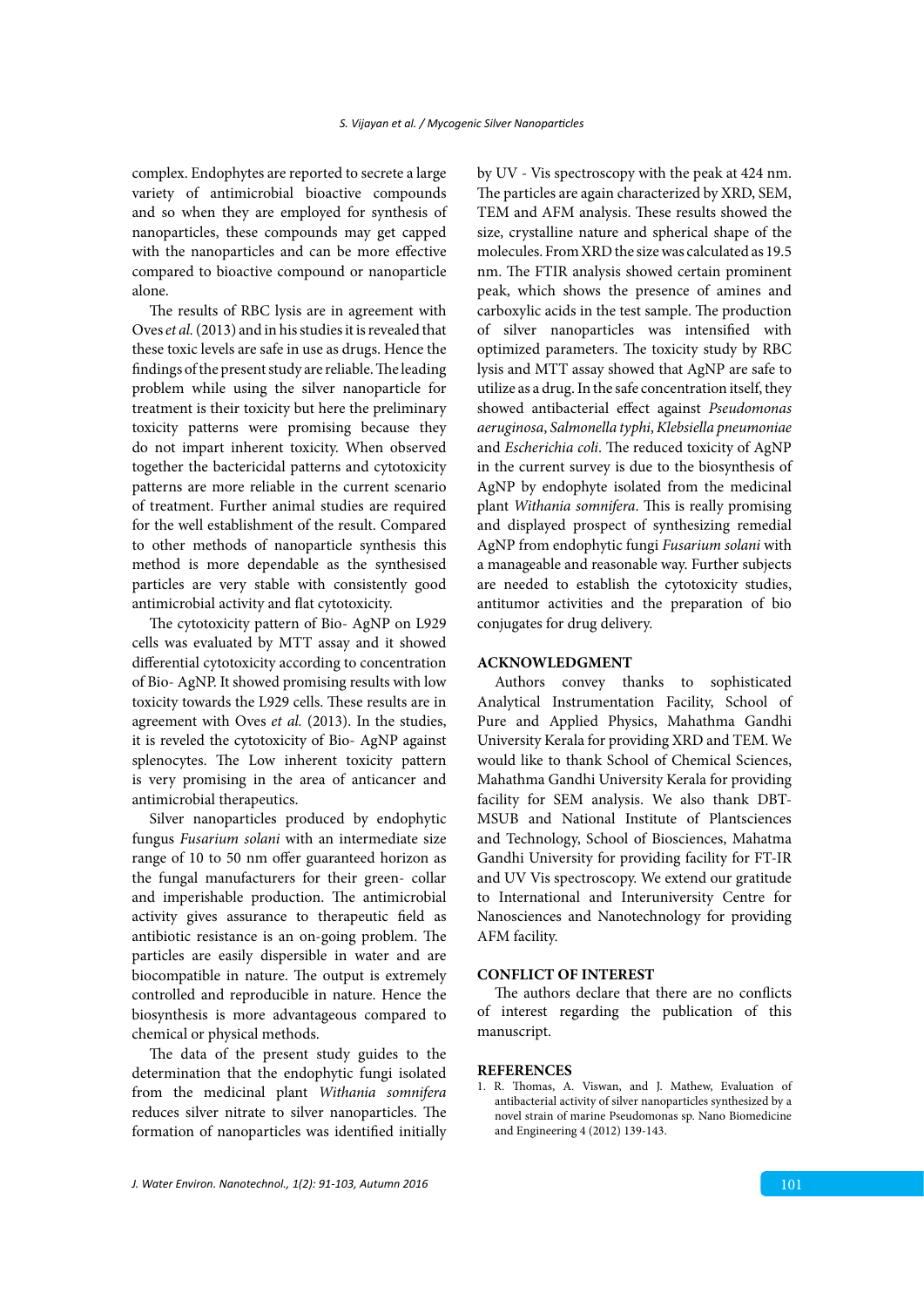- 2. A. Janardhanan, T. Roshmi, R.T. Varghese, E.V. Soniya, J. Mathew, and E.K. Radhakrishnan, Biosynthesis of silver nanoparticles by a Bacillus sp. of marine origin. Materials Science-Poland 31 (2013) 173-179.
- 3. S. Sunkar, and V. Nachiyar, Endophytes as Potential Nanofactories. Int J Chem, Environ Biological Sci 1 (2012) 488-491.
- 4. M. Bala, and V. Arya, Biological synthesis of silver nanoparticles from aqueous extract of endophytic fungus Aspergillus fumigatus and its antibacterial action. Int J Nanomaterials and Biostructures 3 (2011) 37-41.
- 5. A. Ahmad, P. Mukherjee, S. Senapati, D. Mandal, M.I. Khan, R. Kumar, and M. Sastry, Extracellular biosynthesis of silver nanoparticles using the fungus Fusarium oxysporum. Colloids and Surfaces B: Biointerfaces 28 (2003) 313-318.
- 6. M.H.M.C.G.J.a.R. N.G., Biogenic synthesis of silver nano particles using endophtic fungi *Pencillium nodositatum* and its antibacterial activitty. Journal of Chemical and Pharmaceutical Research 6 (2014) 112-117.
- 7. K. Divya, L.C. Kurian, S. Vijayan, and J. Manakulam Shaikmoideen, Green synthesis of silver nanoparticles by Escherichia coli: Analysis of antibacterial activity. Journal of Water and Environmental Nanotechnology 1 (2016) 63-74.
- 8. R. Chauhan, A. Reddy, and J. Abraham, Biosynthesis of silver and zinc oxide nanoparticles using Pichia fermentans JA2 and their antimicrobial property. Applied Nanoscience 5 (2014) 63-71.
- 9. M. Sangappa, and P. Thiagarajan, Mycobiosynthesis and characterization of silver nanoparticles from Aspergillus niger: a soil fungal isolate. Int. J. Life Sci. Biotechnol. Pharm. Res 1 (2012) 282-289.
- 10. Y.-F. Wang, Y.-Q. Zhang, and X.-D. Jiang, The application of nanoparticles in biochips. Recent patents on biotechnology 2 (2008) 55-59.
- 11. A. Ahmad, P. Mukherjee, D. Mandal, S. Senapati, M.I. Khan, R. Kumar, and M. Sastry, Enzyme mediated extracellular synthesis of CdS nanoparticles by the fungus, Fusarium oxysporum. Journal of the American Chemical Society 124 (2002) 12108-12109.
- 12. K. Kalimuthu, R.S. Babu, D. Venkataraman, M. Bilal, and S. Gurunathan, Biosynthesis of silver nanocrystals by Bacillus licheniformis. Colloids and Surfaces B: Biointerfaces 65 (2008) 150-153.
- 13. L.S. Devi, and S.R. Joshi, Ultrastructures of silver nanoparticles biosynthesized using endophytic fungi. Journal of Microscopy and Ultrastructure (2014).
- 14. X. Lin, Y.J. Huang, Z.H. Zheng, W.J. Su, X.M. Qian, and Y.M. Shen, Endophytes from the pharmaceutical plant, Annona squamosa: isolation, bioactivity, identification and diversity of its polyketide synthase gene. Fungal Diversity 41 (2010) 41-51.
- 15. V.M. de Siqueira, R. Conti, J.M. de Araújo, and C.M. Souza-Motta, Endophytic fungi from the medicinal plant Lippia sidoides Cham. and their antimicrobial activity. Symbiosis 53 (2011) 89-95.
- 16. R.S. Kumaran, H.J. Kim, and B.-K. Hur, Taxol-producing fungal endophyte, Pestalotiopsis species isolated from Taxus cuspidata. Journal of Bioscience and Bioengineering 111 (2011) 731.
- 17. K.A. Abd-Elsalam, and A.F. Hashim, Hidden Fungi as Microbial and Nano-Factories for Anticancer Agents. Fungal Genomics & Biology (2013).
- 18. R. Khan, S. Shahzad, M.I. Choudhary, S.A. Khan, and A. Ahmad, Communities of endophytic fungi in medicinal plant Withania somnifera. Pak. J. Bot 42 (2010) 1281-1287.
- 19. S. Prabhu, and E.K. Poulose, Silver nanoparticles: mechanism of antimicrobial action, synthesis, medical applications, and toxicity effects. International Nano Letters 2 (2012) 1-10.
- 20. D. Singh, V. Rathod, S. Ninganagouda, J. Hiremath, A.K. Singh, and J. Mathew, Optimization and characterization of silver nanoparticle by endophytic fungi Penicillium sp. isolated from Curcuma longa (Turmeric) and application studies against MDR E. coli and S. aureus. Bioinorganic chemistry and applications 2014 (2014).
- 21. M.M.G. Babu, and P. Gunasekaran, Production and structural characterization of crystalline silver nanoparticles from Bacillus cereus isolate. Colloids and Surfaces B: Biointerfaces 74 (2009) 191-195.
- 22. K.S. Mukunthan, E.K. Elumalai, T.N. Patel, and V.R. Murty, Catharanthus roseus: a natural source for the synthesis of silver nanoparticles. Asian Pacific Journal of Tropical Biomedicine 1 (2011) 270-274.
- 23. M. Oves, M.S. Khan, A. Zaidi, A.S. Ahmed, F. Ahmed, E. Ahmad, A. Sherwani, M. Owais, and A. Azam, Antibacterial and cytotoxic efficacy of extracellular silver nanoparticles biofabricated from chromium reducing novel OS4 strain of Stenotrophomonas maltophilia. PloS one 8 (2013) e59140.
- 24. E.T. Arung, K. Shimizu, and R. Kondo, Inhibitory effect of artocarpanone from Artocarpus heterophyllus on melanin biosynthesis. Biological and Pharmaceutical Bulletin 29 (2006) 1966-1969.
- 25. M.R. Chandran, and M.R. Kumar, Studies on cultural, morphological variability in isolates of Fusarium solani (Mart.) Sacc., incitant of dry root-rot of Citrus. Current Biotica 6 (2012) 152-162.
- 26. A.M. Ranjitham, R. Suja, G. Caroling, and S. Tiwari, In vitro evaluation of antioxidant, antimicrobial, anticancer activities and characterisation of Brassica oleracea. var. Bortrytis. L synthesized silver nanoparticles. Int J Pharm Pharm Sci 5 (2013) 239-251.
- 27. D. Singh, V. Rathod, S. Ninganagouda, J. Herimath, and P. Kulkarni, Biosynthesis of silver nanoparticle by endophytic fungi Pencillium sp. isolated from Curcuma longa (turmeric) and its antibacterial activity against pathogenic gram negative bacteria. Journal of pharmacy research 7 (2013) 448-453.
- 28. S.S. Birla, S.C. Gaikwad, A.K. Gade, and M.K. Rai, Rapid synthesis of silver nanoparticles from Fusarium oxysporum by optimizing physicocultural conditions. The Scientific World Journal 2013 (2013) 1-12.
- 29. Z. Sadowski, I.H. Maliszewska, B. Grochowalska, I. Polowczyk, and T. Kozlecki, Synthesis of silver nanoparticles using microorganisms. Materials Science-Poland 26 (2008) 419-424.
- 30. L.S. Devi, and S.R. Joshi, Ultrastructures of silver nanoparticles biosynthesized using endophytic fungi. Journal of Microscopy and Ultrastructure (2015).
- 31. H. Korbekandi, Z. Ashari, S. Iravani, and S. Abbasi, Optimization of biological synthesis of silver nanoparticles using Fusarium oxysporum. Iranian journal of pharmaceutical research: IJPR 12 (2013) 289.
- 32. K.V. Selvi, and T. Sivakumar, Isolation and characterization of silver nanoparticles from Fusarium oxysporum. Int. J. Curr. Microbiol. App. Sci 1 (2012) 56-62.
- 33. D.K. Rahi, and A.S. Parmar, Mycosynthesis of silver nanoparticles by an endophytic Penicillium species of Aloe vera root, evaluation of their antibacterial and antibiotic enhancing activity. (2014).
- 34. V. Parashar, R. Parashar, B. Sharma, and A.C. Pandey, Parthenium leaf extract mediated synthesis of silver